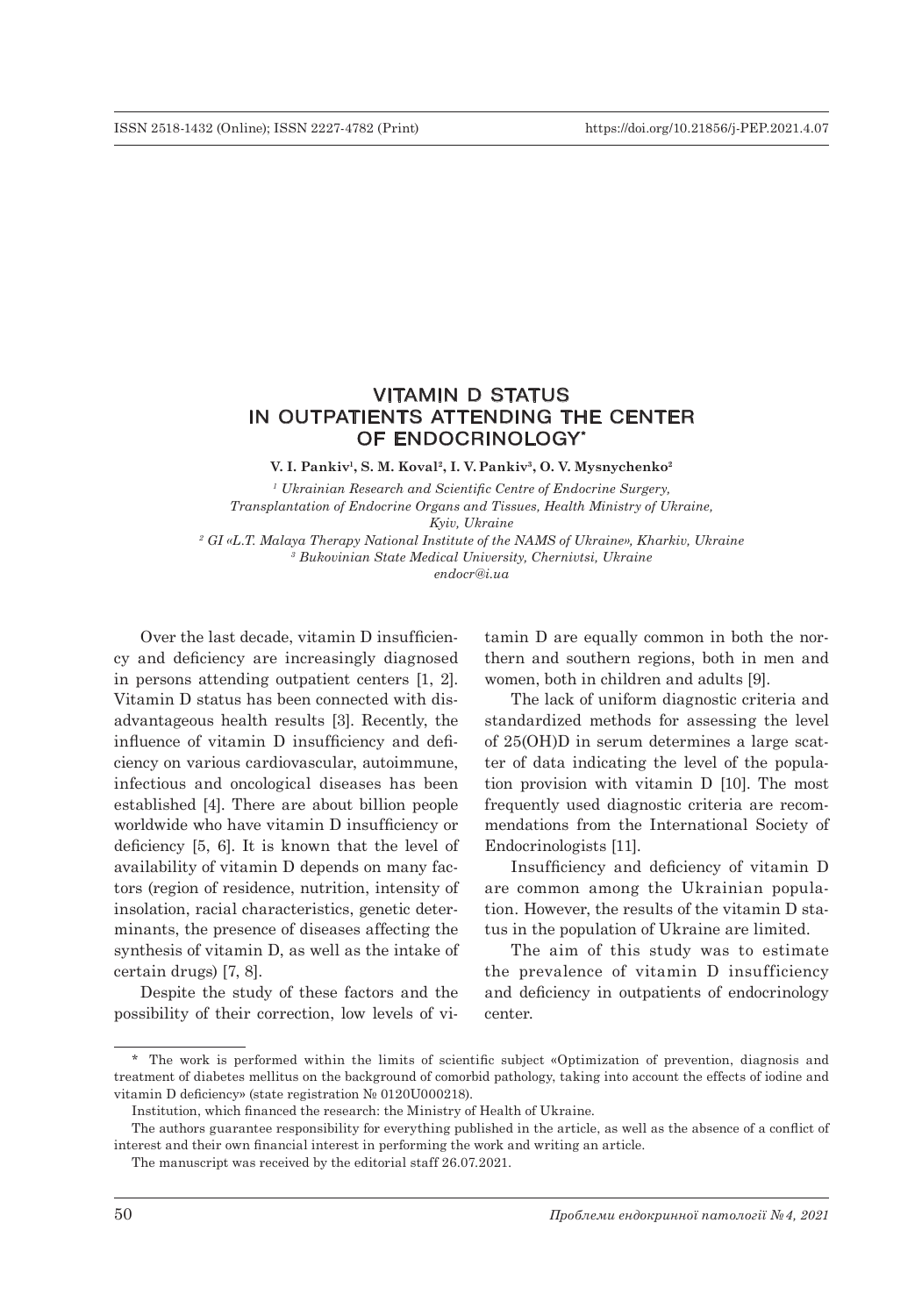### **MATERIALS AND METHODS**

This cross-sectional study was conducted at the Ukrainian Research and Scientific Centre of Endocrine Surgery, Transplantation of Endocrine Organs and Tissues, Health Ministry of Ukraine. Consecutive patients attending outpatient department were invited to participate in this study. Patients aged from 18 to 79 years who attended this center were eligible to participate. Written informed consent was obtained, and then participants were subjected to clinical and laboratory investigations. All patients were asked about their usage of supplements, improving vitamin D status. Authors did the study during summer months (July, August).

We have assembled information on age, gender, and prevailing symptoms and known medical disorders such as diabetes mellitus (DM), obesity and arterial hypertension (AH). We have also examined for symptoms such as weakness, laziness, muscle aches, and bony pain. Then, general and systemic clinical examination was done on every patient. After obtaining written consent, 3 ml of blood sample was collected by phlebotomy in dry glass test tube and was transferred in cool-box to the laborato-

ry of D.F. Chebotarev Institute of Gerontology of the National Academy of Medical Sciences of Ukraine, Kyiv. Institutional ethical committee clearance was taken for the study (protocol 27; 30.03.2020).

The term «Vitamin D» refers to compound Vitamin  $D_3$  (cholecalciferol). Vitamin  $D_3$  level in serum was estimated by electrochemiluminescence on cobas elecsys 411 fully automated system. Vitamin D deficiency was defined as  $25(OH)D < 20$  ng/ml, insufficiency as 20–29 ng/ml and sufficiency as  $\geq$  30 ng/ml [11].

#### **Sampling and statistical analysis**

Required sample size to estimate the prevalence of 50% Vitamin D deficiency with 95 % confidence interval (CI) of 46–54 % was 800. Final sample size with 10% nonresponse rate was 810. All analyses were performed using Epi-Info 7, CDC, Atlanta, GA, USA. Categorical variables were presented as numbers. Numerical variables were summarized as mean and standard deviation when normally distributed whereas median with inter-quartile range when nonnormally distributed.

Table 1.

| who visited the endocrinology center                     |             |      |  |  |  |  |
|----------------------------------------------------------|-------------|------|--|--|--|--|
| Variable                                                 | $\mathbf n$ | $\%$ |  |  |  |  |
| Age group, years                                         |             |      |  |  |  |  |
| < 30                                                     | 79          | 9.8  |  |  |  |  |
| $31 - 45$                                                | 257         | 31.7 |  |  |  |  |
| $46 - 60$                                                | 284         | 35.1 |  |  |  |  |
| >61                                                      | 190         | 23.4 |  |  |  |  |
| Gender                                                   |             |      |  |  |  |  |
| Female                                                   | 526         | 64.9 |  |  |  |  |
| Male                                                     | 284         | 35.1 |  |  |  |  |
| The place of residence above sea level, m                |             |      |  |  |  |  |
| $200 - 350$                                              | 388         | 47.9 |  |  |  |  |
| 351-700                                                  | 307         | 37.9 |  |  |  |  |
| > 701                                                    | 115         | 14.2 |  |  |  |  |
| The place of residence<br>in the radiation-polluted area | 126         | 15.6 |  |  |  |  |
| Type 2 DM                                                | $75\,$      | 9.3  |  |  |  |  |
| Arterial hypertension                                    | 289         | 35.7 |  |  |  |  |

**Distribution of outpatients who visited the endocrinology center**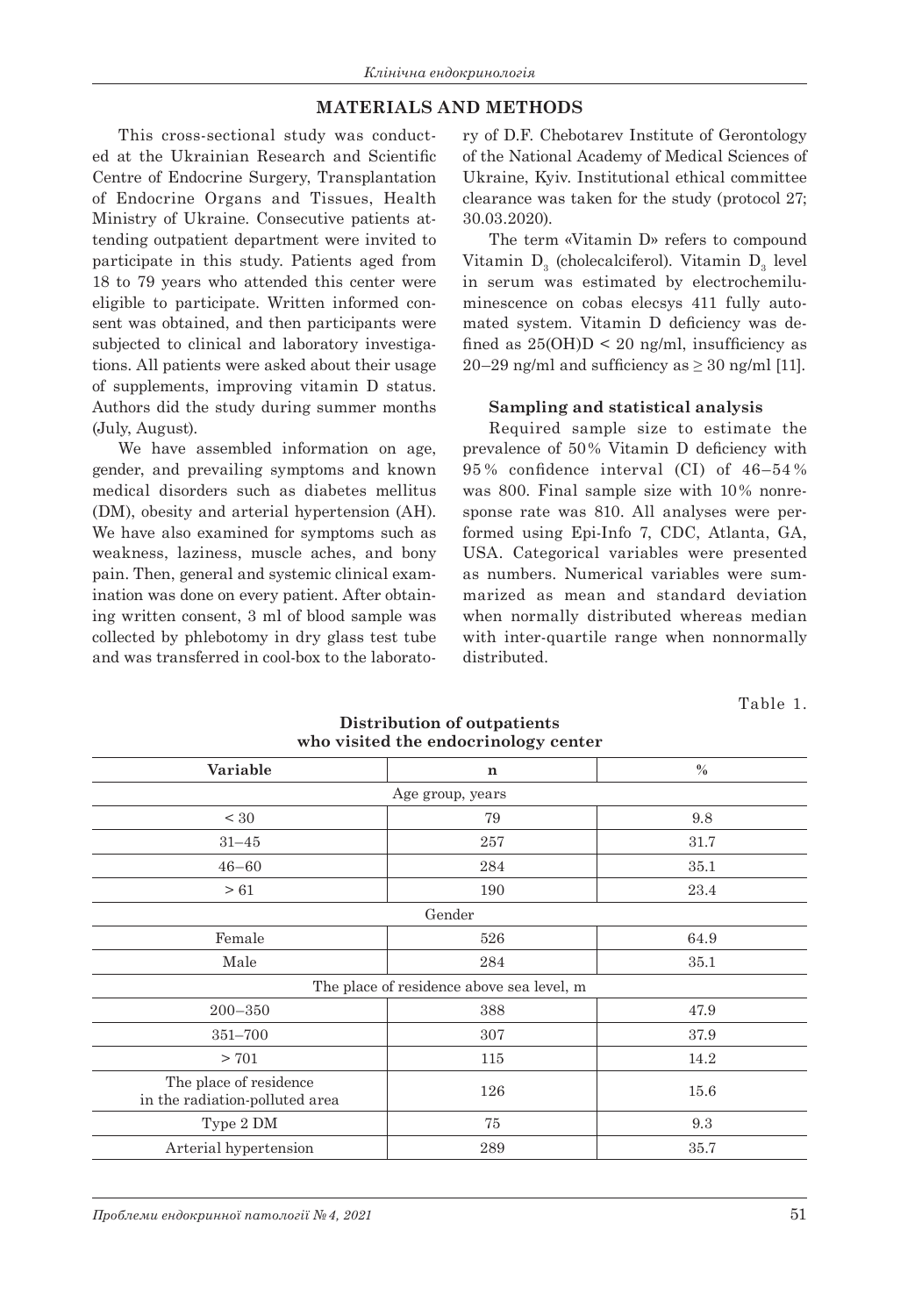

Figure 1. Distribution of Vitamin D levels.

Prevalence of deficiency was reported as proportion with 95% CI. Comparison of Vitamin D levels across groups was conducted using Mann–Whitney or Kruskal–Wallis tests. Multiple linear regression analysis was used where Vitamin D level was represented as dependent variable and presence of type 2 DM, AH, age, gender, the place of residence above the sea level, in the radiation-polluted area were represented as independent variables. Categorical variables were fake coded as 0 — No and  $1 -$  Yes for this purpose.  $P < 0.05$  was considered statistically significant.

### **RESULTS AND THEIR DISCUSSION**

In total, 810 participants were enrolled in the study. Mean age was 48.1 years (standard deviation 17.2) which included participants from minimum of 18 years of age to maximum of 78 years. Distribution of participants by their gender, complexion, and disease status among various categories of vitamin D level is shown in Table 1.

Average vitamin D level was 19.43 ng/ml with a standard deviation of 5.08 and was non-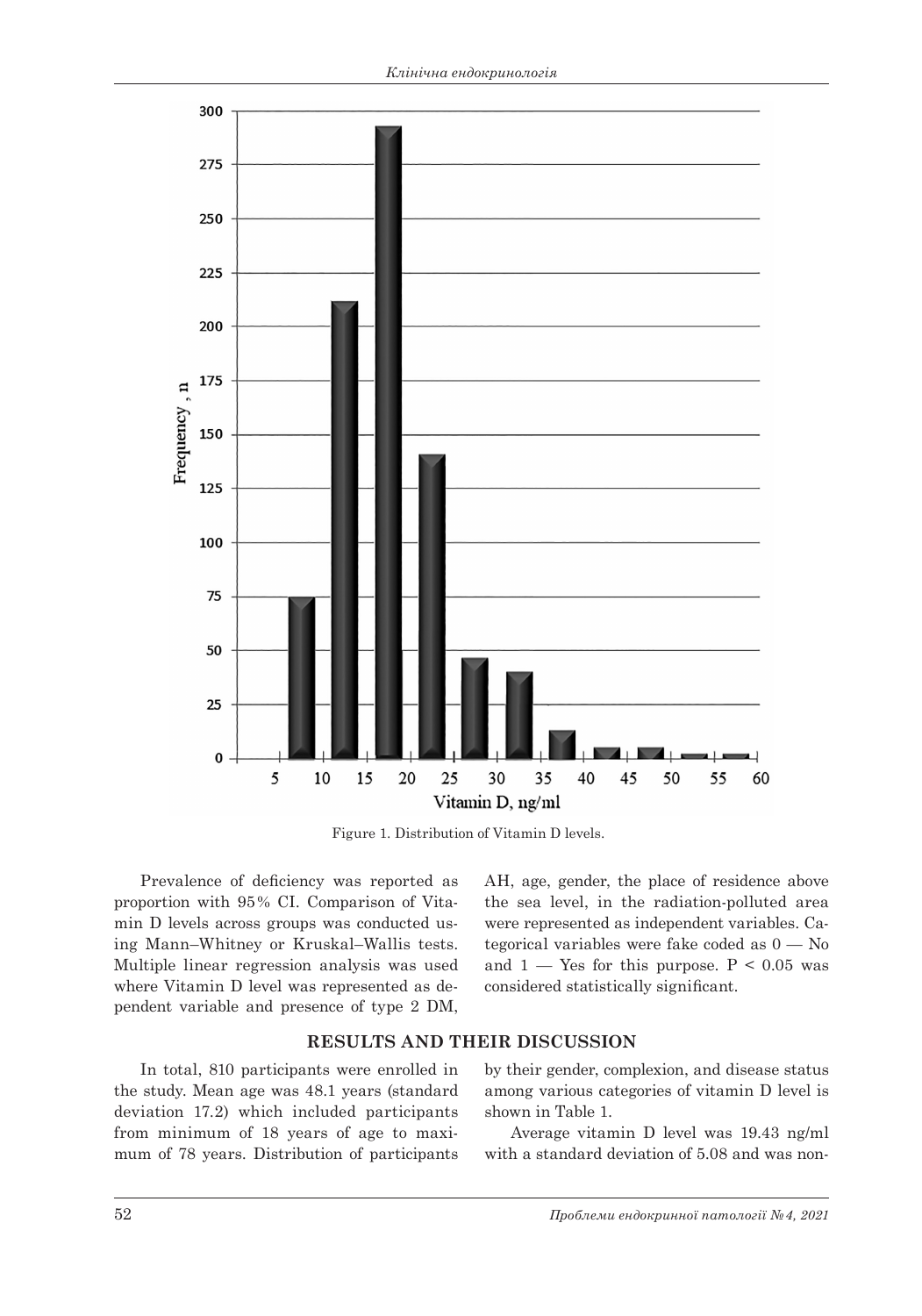Table 2.

| <b>Variables</b>                                      | <b>Observations</b> | Mean | SD                                        | $25^{\text{th}}$ CI | Median   | $75^{\text{th}}$ CI | $\mathbf{p}$ |  |
|-------------------------------------------------------|---------------------|------|-------------------------------------------|---------------------|----------|---------------------|--------------|--|
| Age group, years                                      |                     |      |                                           |                     |          |                     |              |  |
| $19 - 30$                                             | 79                  | 14.2 | 1.7                                       | 8.2                 | 13.5     | 18.5                | 0.02         |  |
| $31 - 45$                                             | 257                 | 19.3 | 3.1                                       | 10.2                | 14.1     | 21.9                |              |  |
| $46 - 60$                                             | 284                 | 20.1 | 2.7                                       | 11.0                | 17.7     | 22.8                |              |  |
| >61                                                   | 190                 | 20.4 | 2.6                                       | 15.5                | 16.2     | 23.2                |              |  |
|                                                       |                     |      | Gender                                    |                     |          |                     |              |  |
| Male                                                  | 284                 | 18.7 | 2.8                                       | 11.2                | 16.1     | 22.0                | 0.54         |  |
| Female                                                | 526                 | 20.1 | 3.1                                       | 9.4                 | 15.2     | 23.3                |              |  |
|                                                       |                     |      | Type 2 DM                                 |                     |          |                     |              |  |
| $\rm No$                                              | 735                 | 19.6 | 2.9                                       | 10.2                | 15.7     | 23.1                | 0.57         |  |
| Yes                                                   | 75                  | 18.6 | 2.5                                       | 10.4                | 14.5     | 23.3                |              |  |
| Arterial hypertension                                 |                     |      |                                           |                     |          |                     |              |  |
| No                                                    | 521                 | 20.3 | 3.2                                       | 10.5                | $16.2\,$ | 23.3                | 0.32         |  |
| Yes                                                   | 289                 | 18.5 | 2.4                                       | 9.4                 | 15.3     | 22.8                |              |  |
|                                                       |                     |      | The place of residence above sea level, m |                     |          |                     |              |  |
| $200 - 350$                                           | 388                 | 17.9 | 1.7                                       | 10.4                | 13.9     | 19.7                |              |  |
| 361-700                                               | 307                 | 18.3 | $1.6\,$                                   | 10.7                | 14.4     | 20.3                |              |  |
| > 700                                                 | 115                 | 24.1 | 1.9                                       | 15.6                | 18.8     | 27.2                | 0.04         |  |
| The place of residence in the radiation-polluted area |                     |      |                                           |                     |          |                     |              |  |
| No                                                    | 684                 | 19.8 | 2.3                                       | $10.5$              | 16.7     | 21.8                |              |  |
| Yes                                                   | 126                 | 14.2 | 1.4                                       | 8.1                 | 13.2     | 18.9                | 0.02         |  |

### **Distribution of participants as per Vitamin D level and demographic and clinical features**

Table 3.

## **Results of multiple linear regression**

| Variable                                                             | Coefficient | 85 % CI         | p             |
|----------------------------------------------------------------------|-------------|-----------------|---------------|
| Age                                                                  | 0.03        | $-0.02 - 0.08$  | 0.14          |
| Gender $(2/1)$                                                       | $-0.35$     | $-1.82 - 1.34$  | 0.79          |
| Type 2 DM (yes/no)                                                   | $-2.84$     | $-4.87 - -0.76$ | 0.004         |
| Arterial hypertension (yes/no)                                       | $-1.37$     | $-3.05 - 0.38$  | 0.16          |
| The place of residence<br>in the radiation-polluted area<br>(yes/no) | $-6.08$     | $-9.11 - -3.84$ | 0.0001        |
| Constant                                                             | 10.60       | $9.02 - 14.68$  | ${}_{0.0001}$ |

normally distributed (figure 1). Vitamin D median was 15.17 ng/ml  $(25<sup>th</sup>$  percentile 10.20;  $75<sup>th</sup>$ percentile 23.10), min. level 6.20 ng/ml, max. level 59.7 ng/ml.

Vitamin D deficiency (< 20 ng/ml) was observed in 569 (70.2% 95% CI: 63.4–73.8) and insufficiency (20–29.9 ng/ml) was observed in 189 (23.3%) persons.

We compared vitamin D level across age group, gender, age, the place of residence above the sea level, in the radiation-polluted area by using Kruskal-Wallis or Mann-Whitney tests appropriately.

It is evident from table 2 that Vitamin D levels were significantly lower in age group below 30 years, those who have the place of resi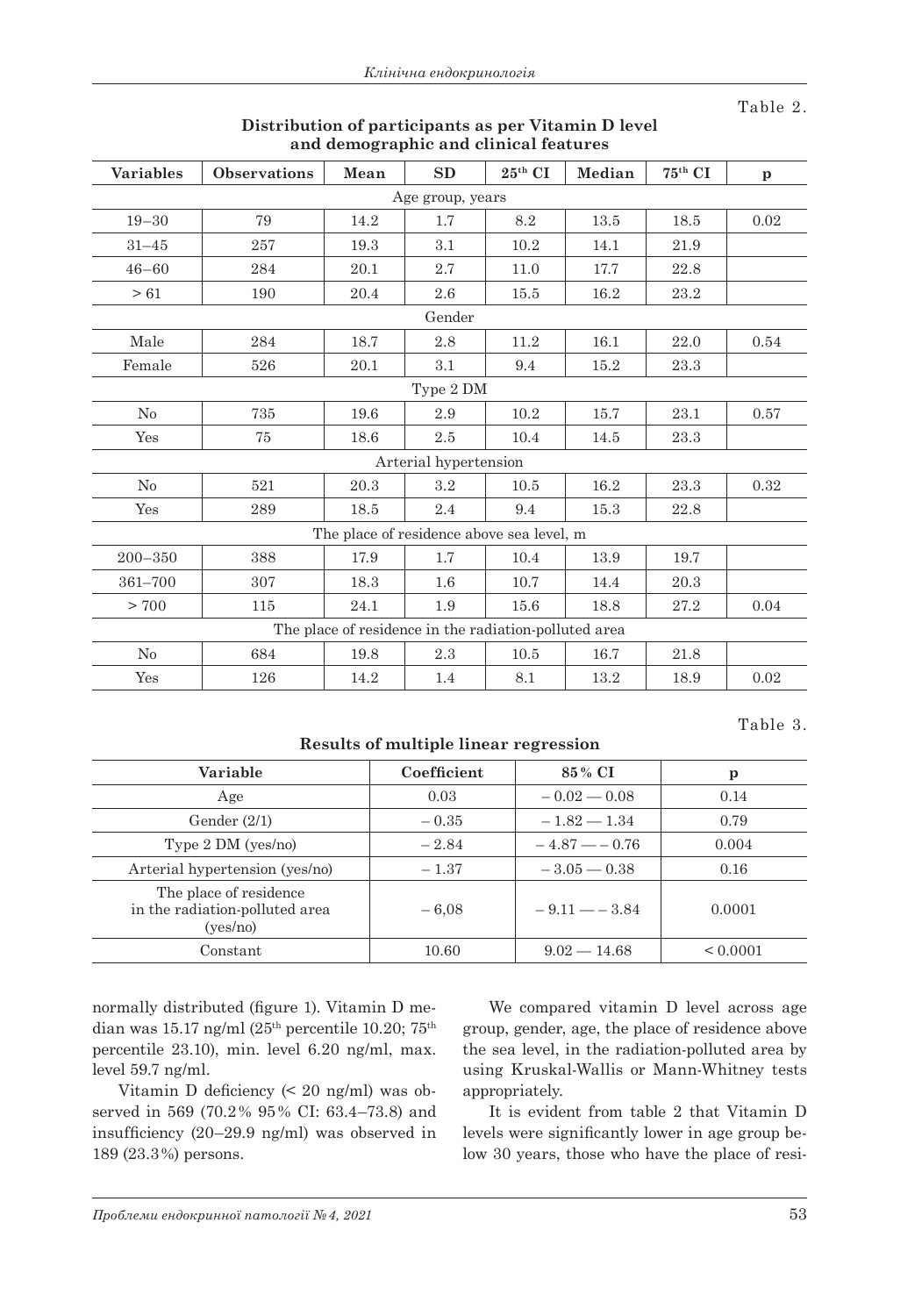dence above the sea level (200–350 m), and in the radiation-polluted area.

We have performed multiple linear regression analyses where vitamin-D level was dependent variable and age group, gender, the place of residence in the radiation-polluted area were independent variables. Statistically significant predictors of vitamin D level were presence of type 2 DM, the place of residence in the radiation-polluted area (Table 3).

To the best of our knowledge, current study is the first evaluation of vitamin D deficiency among outpatients of Ukrainian centre of endocrinology. Our study shows a high prevalence of vitamin D deficiency and insufficiency among outpatients of endocrinology centre. Under the supervision of 810 persons, it was found that the incidence of insufficiency (30-20 ng/ml) and deficiency  $\leq 20$  ng/ml) of vitamin D was  $93.6\%$ at 95% confidence interval 61.2–69.7% In the univariate analysis, vitamin D levels were statistically significantly lower in the younger age group. After multiple linear regression analysis of the residence in the radiation-polluted area, the presence of type 2 diabetes mellitus was identified as statistically significant predictors of the development of vitamin D deficiency.

Studies of the Chernobyl accident s consequences hows its impact on the health of survivors, since a quite high level of premature mortality in population of radiologically contaminated areas [12]. A relationship between the content of 25(OH)D and mortality (from all causes, cardiovascular and oncopathology) in the general population (26,018 men and women) aged 50–79 years was reviewed in metaanalysis [13]. At the same time, a special attention was paid to the age, gender, seasonality and place of residence. It was found that levels of vitamin D differed significantly between the countries with a highest level in the USA and

The incidence of vitamin D deficiency (< 20 ng/ml) was observed in 569 (70.2% 95% CI: 63.4–73.8) and insufficiency (20–29.9 ng/ml) was observed in 189 (23.3%) persons. In the univariate analysis, vitamin D levels were statistically significantly lower in the younger age group and in excessive body weight. After mul-

northern Europe. It was also different depending on a period of the year (higher rates were in the summer) and gender (higher rates in men). The 6,695 people died during the observation, of which 2,624 due to cardiovascular disease and 2,227 from cancer. Establishing a reliable relationship between the 25(OH)D level and magnitude of mortality from all causes, in particular from cardiovascular disese and cancer was the most important conclusion of the study. Clinical studies confirm that vitamin D plays a key role in modulating the immune responses in various inflammatory and autoimmune diseases [14]. The vitamin D level is in a negative correlation with insulin resistance [15]. Recently, the study of vitamin D deficiency in adults was conducted in Ukraine [16–18], but data from individuals living in areas of radiological contamination were not analyzed there.

No data on the content of vitamin D in people living in radioactive contaminated areas is available in the accessible literature. Only in few papers, the protective effect of vitamin D under a low intensity radiation exposure is reported. For example, D.P. Hayes has stated that calcitriol is involved in the life cycle of cells, and also activates the vitamin D receptors that provide an immune response. These receptors, in turn, contribute to the production of proteins that protect against radiation exposure [19].

An experimental study in rats has shown that prolonged exposure to radioactive cesium (137Cs) significantly reduces the activity of vitamin D metabolism and leads to molecular modifications of enzymes (cytochromes P450) involved in metabolism of vitamin D in liver and brain [20]. Therefore, the study of the vitamin D supply to population of radiologically contaminated territories is a topical issue.

## **CONCLUSIONS**

tiple linear regression analysis the place of residence in the radiation-polluted area, the presence of type 2 diabetes mellitus were identified as statistically significant predictors of the vitamin D deficiency development. Therefore, such people should be examined for the content of vitamin D in serum.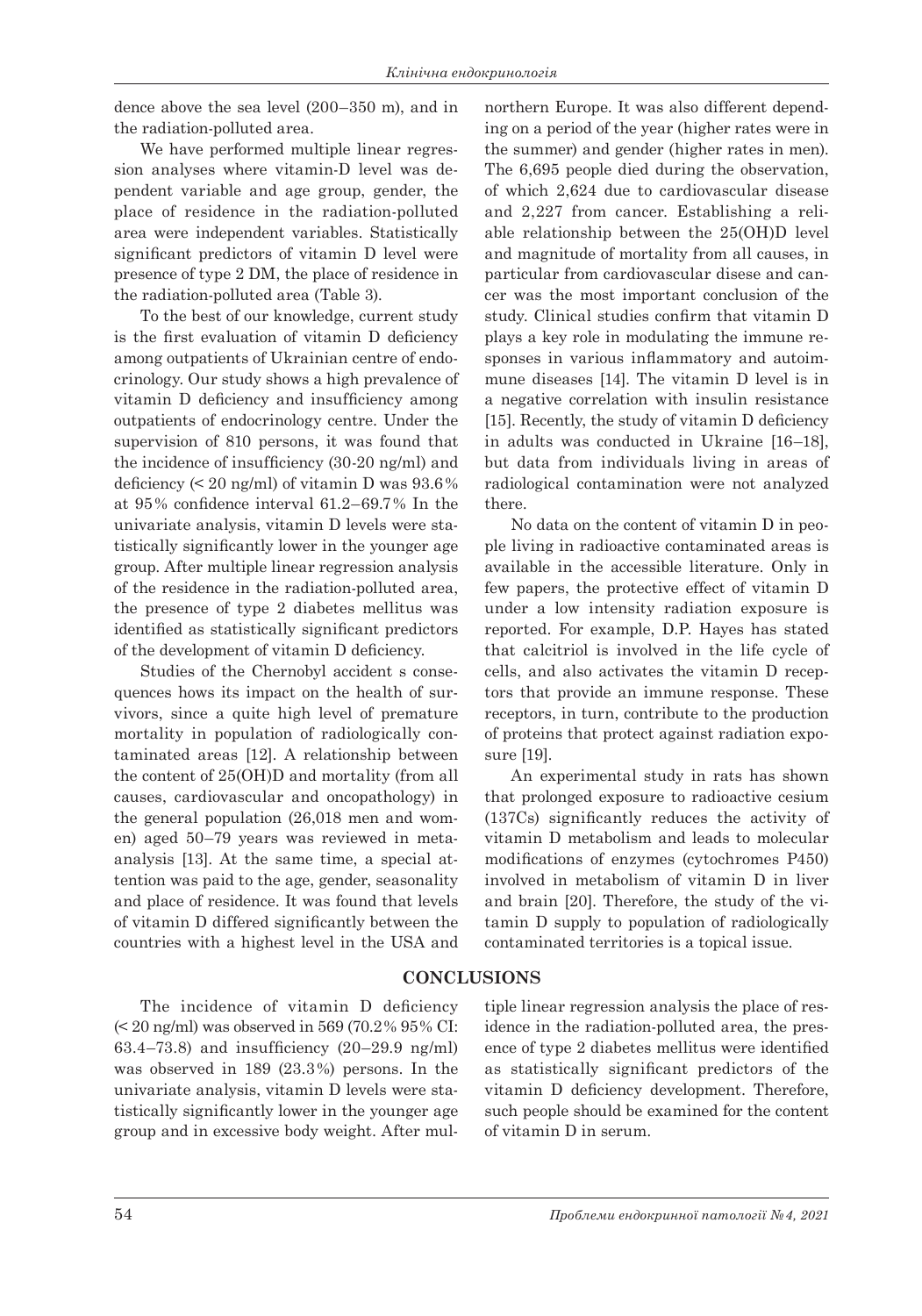#### **REFERENCES**

- 1. Griffin TP, Wall D, Blake L, et al. *J Gerontol Biol Sci Med Sci* 2020;75(12): 2418-2425. https://doi.org/10.1093/ gerona/glaa010.
- 2. LeBlanc ES, Zakher B, Daeges M, et al. *Ann Intern Med* 2015;162(2): 109-22. https://doi.org/10.7326/M14-1659.
- 3. Amrein K, Scherkl M, Hoffmann M, et al. *Eur J Clin Nutr* 2020;74(11): 1498-1513. https://doi.org/10.1038/ s41430-020-0558-y.
- 4. Libman H, Malabanan AO, Strewler GJ, et al. *Ann Intern Med* 2016;165(11): 800-807. https://doi.org/10. 7326/M16-1993.
- 5. Grädel L, Merker M, Mueller B, Schuetz P. *Am J Med* 2016;129(1): 116.e1-116.e34. https://doi.org/10.1016/j.amjmed.2015.06.034.
- 6. Hossein-nezhad A, Holick M. *Mayo Clinic Proceedings* 2013; 88(7): 720-755. https://doi.org/10.1016/j.mayocp. 2013.05.011.
- 7. Crowe FL, Jolly K, MacArthur C, et al. *BMJ Open* 2019; 9(6): e028355. https://doi.org/10.1136/bmjopen-2018- 028355.
- 8. Cashman KD, Dowling KG, Škrabáková Z, et al. *Am J Clin Nutr* 2016;103(4): 1033-1044. https://doi.org/10. 3945/ajcn.115.120873.
- 9. Karalius VP, Zinn D, Wu J, et al. *J Pediatr Endocrinol Metab* 2014. https://doi.org/10.1515/jpem-2013-0246.
- 10. Zhang Y, Fang F, Tang J, et al. *BMJ* 2019;366: l4673. https://doi.org/10.1136/bmj.l4673.
- 11. Holick MF, Binkley NC, Bischoff-Ferrari HA, et al. *J Clin Endocrinol Metab* 2011;96(7): 1911-1930. https:// doi.org/10.1210/jc.2011-0385.
- 12. Tronko M, Brenner AV, Bogdanova T, et al. Int J Cancer 2017;141(8): 1585-1588. https://doi.org/10.1002/ijc.30857.
- 13. Schottker B, Jorde R, Peasey A, et al. *BMJ* 2014;348: g3656. https://doi.org/10.1136/ bmj.g3656.
- 14. Pankiv VI, Yuzvenko TYu, Pankiv IV. *Problems of Endocrine Pathology* 2019;2: 46-51. https://doi.org/10. 21856/j-PEP.2019.2.07.
- 15. Benetti E, Mastrocola R, Chiazza F, et al. *PLoS ONE* 2018;13(1): e0189707. https://doi.org/10.1371/ journal. pone.0189707.
- 16. Carlson CR Jr, Uriu Adams JY, Chambers CD, et al. *J Am Coll Nutr* 2017;36(1): 44-56. https://doi.org/10.1080/ 07315724.2016.1174091.
- 17. Komisarenko YI, Bobryk MI. *Front Endocrinol (Lausanne)* 2018;9: 600. https://doi.org/10.3389/fendo.2018.00600.
- 18. Pankiv IV. *Int J Endocrinol* 2021;17(1): 50-54. https:// doi.org/10.22141/2224-0721.17.1.2021.226430.
- 19. Hayes DP. *Int J Low Radiat* 2008;5(4): 368-94. https:// doi.org/10.1504/IJLR.2008.02098.
- 20. Tissandie E, Gueguen Y, Lobaccaro JM, et al. *Toxicology* 2006;225(1): 75-80. https://doi.org/10.1016/j.tox. 2006.05.006.